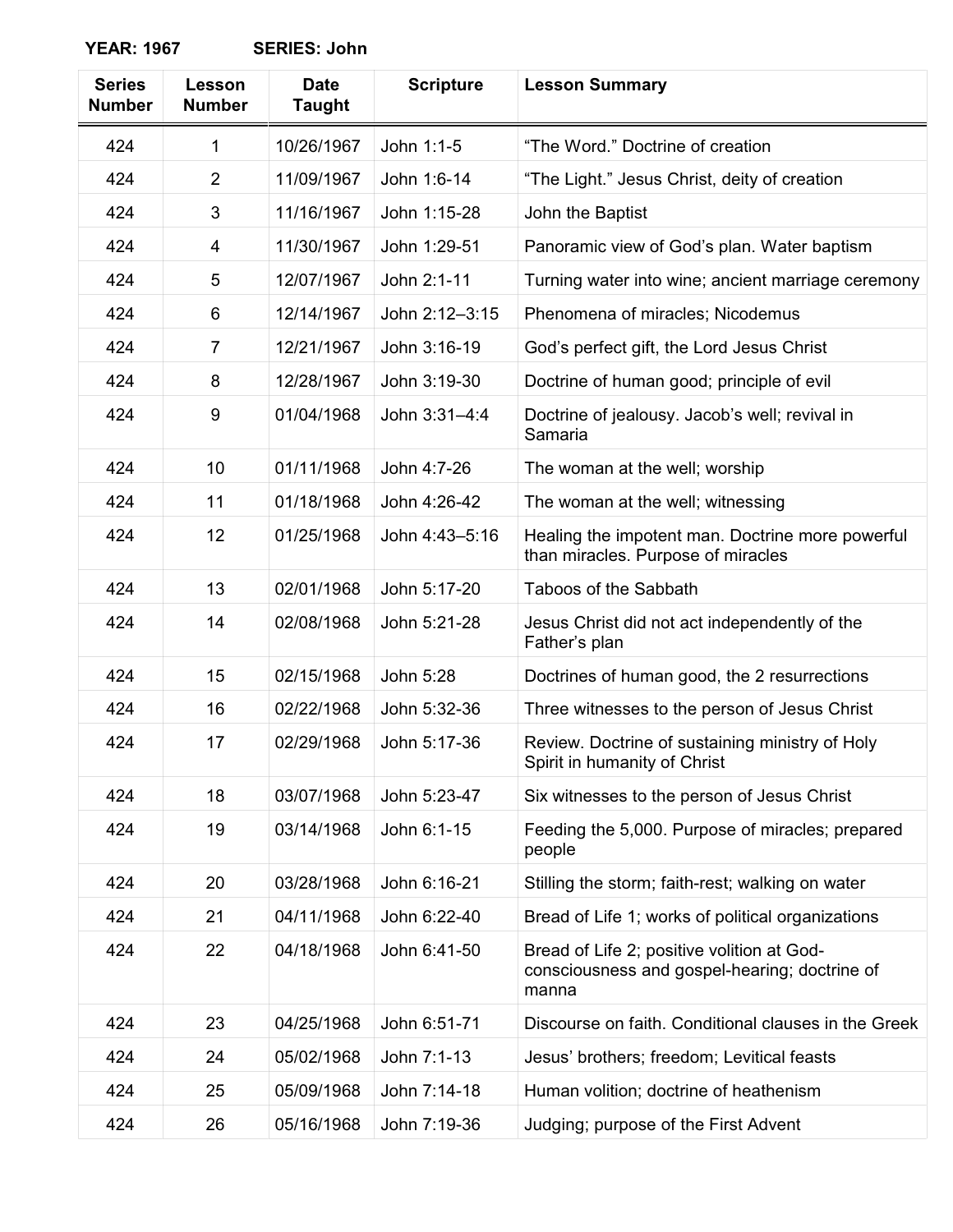| <b>Series</b><br><b>Number</b> | Lesson<br><b>Number</b> | <b>Date</b><br><b>Taught</b> | <b>Scripture</b>         | <b>Lesson Summary</b>                                                                   |
|--------------------------------|-------------------------|------------------------------|--------------------------|-----------------------------------------------------------------------------------------|
| 424                            | 27                      | 05/30/1968                   | John 7:27-39             | Uniqueness of Church Age; positive volition at God-<br>consciousness and gospel-hearing |
| 424                            | 28                      | 06/06/1968                   | John 7:40-53             | Response and reaction to Christ's message                                               |
| 424                            | 29                      | 06/13/1968                   | John 8:1-11              | Greek manuscripts; woman taken in adultery                                              |
| 424                            | 30                      | 06/20/1968                   | John 8:12-21             | Christ, the Light of the world. Doctrine of death                                       |
| 424                            | 31                      | 06/27/1968                   | John 8:21-32             | Jesus Christ, the Liberator of the world                                                |
| 424                            | 32                      | 07/11/1968                   | John 8:31-36             | Discipleship; freedom                                                                   |
| 424                            | 33                      | 07/18/1968                   | John 8:37-45             | Universal fatherhood of the devil                                                       |
| 424                            | 34                      | 07/25/1968                   | John 8:45-59             | Religion rejects Bible doctrine & breeds self-<br>righteousness                         |
| 424                            | 35                      | 08/15/1968                   | John 9:1-7               | Doctrines of heathenism and culpability                                                 |
| 424                            | 36                      | 08/22/1968                   | John 9:8-34              | The blind man and the Pharisees                                                         |
| 424                            | 37                      | 08/29/1968                   | John 9:35-41             | The blind man believes in Christ                                                        |
| 424                            | 38                      | 09/05/1968                   | John 10:1-6              | Parable of the sheepfold                                                                |
| 424                            | 39                      | 09/12/1968                   | John 10:7-10             | The Gospel                                                                              |
| 424                            | 40                      | 09/19/1968                   | John 10:11-13            | The Good Shepherd; spiritual death of Christ                                            |
| 424                            | 41                      | 09/26/1968                   | John 10:14-15            | The Good Shepherd; characteristics of sheep                                             |
| 424                            | 42                      | 10/03/1968                   | John 10:16-18            | Spiritual death vs. physical death                                                      |
| 424                            | 43                      | 10/10/1968                   | John 10:19-26            | Reaction and response to Jesus' message                                                 |
| 424                            | 44                      | 10/17/1968                   | John 10:27,28            | Doctrine of security (eternal and temporal)                                             |
| 424                            | 45                      | 10/31/1968                   | John 10:29               | Security of the believer; Jesus' statement of deity                                     |
| 424                            | 46                      | 11/07/1968                   | John 10:34-42            | Doctrine of separation                                                                  |
| 424                            | 47                      | 11/14/1968                   | John 11:1; Luke<br>10:38 | Mary, Martha, Lazarus                                                                   |
| 424                            | 48                      | 11/21/1968                   | John 11:5-8              | <b>AGAPAO and PHILEO</b>                                                                |
| 424                            | 49                      | 12/19/1968                   | John 11:9-16             | Death and resuscitation of Lazarus; no spiritual<br>benefit in miracles                 |
| 424                            | 50                      | 12/26/1968                   | John 11:17-27            | Mary and Martha in the crisis; the 2 resurrections                                      |
| 424                            | 51                      | 01/02/1969                   | John 11:28-41a           | Jesus and Mary; 7 <sup>th</sup> sign; doctrine of weeping                               |
| 424                            | 52                      | 01/09/1969                   | John 11:41-44            | <b>Resuscitation of Lazarus</b>                                                         |
| 424                            | 53                      | 01/16/1969                   | John 11:45-48            | Doctrine of nationalism                                                                 |
| 424                            | 54                      | 01/23/1969                   | John 11:49-57            | Caiaphas                                                                                |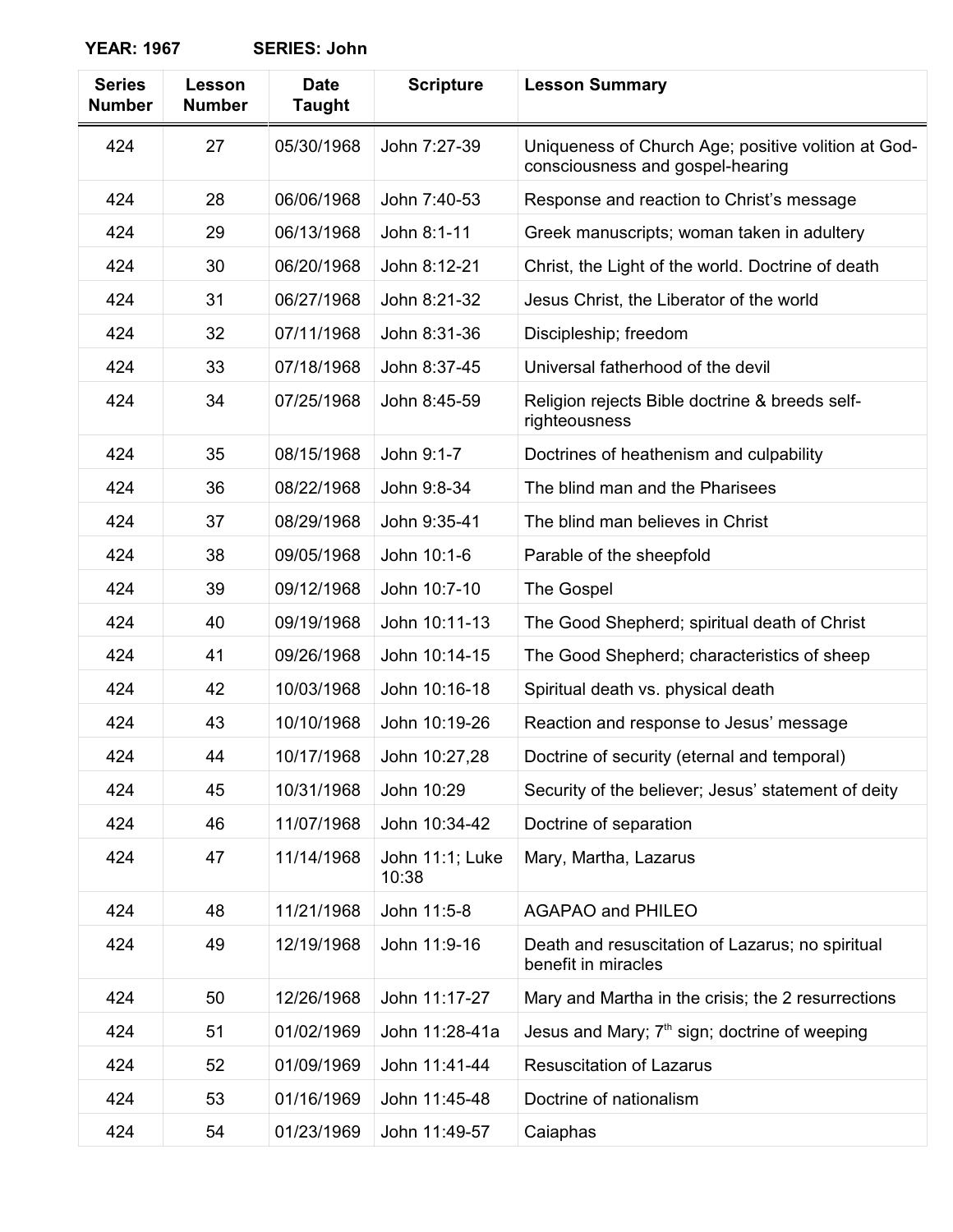| <b>Series</b><br><b>Number</b> | Lesson<br><b>Number</b> | <b>Date</b><br><b>Taught</b> | <b>Scripture</b> | <b>Lesson Summary</b>                                                                             |
|--------------------------------|-------------------------|------------------------------|------------------|---------------------------------------------------------------------------------------------------|
| 424                            | 55                      | 01/30/1969                   | John 12:1-3      | Mary of Bethany anoints Jesus                                                                     |
| 424                            | 56                      | 02/06/1969                   | John 12:4-8      | Judas Iscariot; criticism; doctrine of separation                                                 |
| 424                            | 57                      | 02/20/1969                   | John 12:12-19    | Palm Sunday; the cross must come before the<br>crown                                              |
| 424                            | 58                      | 02/27/1969                   | John 12:20-25    | The seeking Greeks                                                                                |
| 424                            | 59                      | 03/06/1969                   | John 12:26-36    | Doctrine of the hypostatic union                                                                  |
| 424                            | 60                      | 03/13/1969                   | John 12:37-50    | Scar tissue; hardening of the heart                                                               |
| 424                            | 61                      | 03/20/1969                   | John 13:1-11     | Washing the disciples' feet                                                                       |
| 424                            | 62                      | 04/03/1969                   | John 13:12-18    | Doctrine of happiness                                                                             |
| 424                            | 63                      | 04/10/1969                   | John 13:16-26    | Doctrinal outline on Judas Iscariot                                                               |
| 424                            | 64                      | 04/17/1969                   | John 13:26-35    | Review outline on Judas Iscariot; Upper Room<br><b>Discourse</b>                                  |
| 424                            | 65                      | 05/01/1969                   | John 13:36-14:4  | Peter; free will of Jesus Christ                                                                  |
| 424                            | 66                      | 05/22/1969                   | John 14:5-7      | Thomas' question; Jesus' answer                                                                   |
| 424                            | 67                      | 05/29/1969                   | John 14:8-15     | Inhale, exhale of Bible doctrine; Philip's question,<br>Jesus' answer                             |
| 424                            | 68                      | 06/05/1969                   | John 14:16-21    | Two advents of Holy Spirit; doctrine of the Holy<br>Spirit in Old Testament                       |
| 424                            | 69                      | 06/12/1969                   | John 14:22-27    | Seeing and loving God through Bible doctrine                                                      |
| 424                            | 70                      | 06/19/1969                   | John 14:28-15:1  | Doctrine of ascension; vine & branches; orientation<br>to Church Age                              |
| 424                            | 71                      | 06/26/1969                   | John 15:1-6      | Vine & branches; sin unto death; doctrine of human<br>good                                        |
| 424                            | 72                      | 07/03/1969                   | John 15:7-11     | Prayer; love; doctrine of happiness                                                               |
| 424                            | 73                      | 07/10/1969                   | John 15:12-17    | Slave or friend of Christ; doctrines of happiness,<br>election                                    |
| 424                            | 74                      | 07/17/1969                   | Eph. 4:22-27     | Introduction to seven reasons why the world hates<br>the believer                                 |
| 424                            | 75                      | 07/31/1969                   | John 15:18-27    | Seven reasons why the world hates you                                                             |
| 424                            | 76                      | 08/07/1969                   | John 16:1-4      | Opposition of religion; preparation through Bible<br>doctrine                                     |
| 424                            | 77                      | 08/14/1969                   | John 16:5-7      | The Comforter                                                                                     |
| 424                            | 78                      | 08/21/1969                   | John 16:8-11     | Ministry of Holy Spirit to unbeliever                                                             |
| 424                            | 79                      | 09/11/1969                   | John 16:12       | Ministry of God the Holy Spirit in writing the New<br>Testament canon; doctrine of Bible teaching |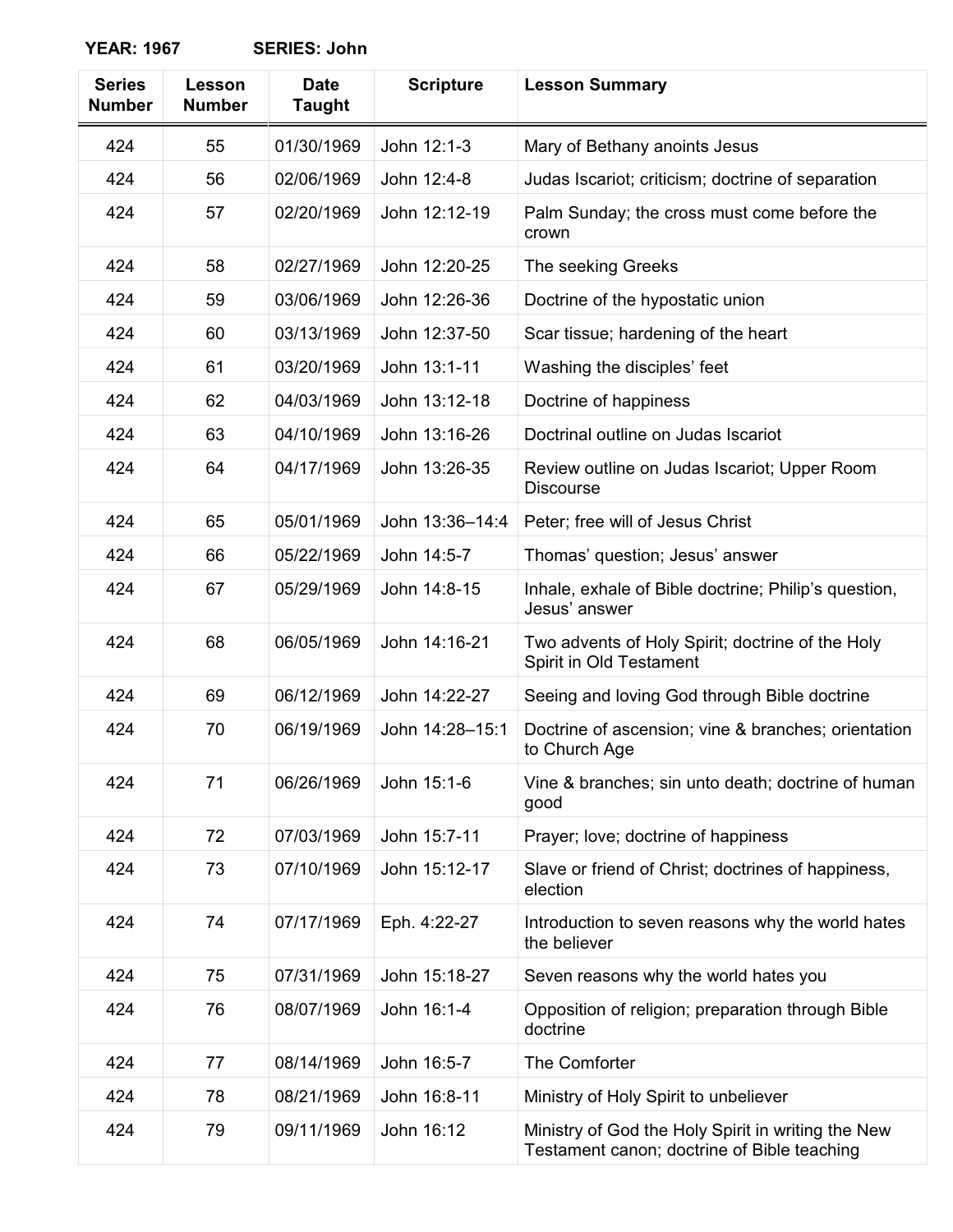| <b>Series</b><br><b>Number</b> | Lesson<br><b>Number</b> | <b>Date</b><br><b>Taught</b> | <b>Scripture</b>           | <b>Lesson Summary</b>                                                                       |
|--------------------------------|-------------------------|------------------------------|----------------------------|---------------------------------------------------------------------------------------------|
| 424                            | 80                      | 09/18/1969                   | John 16:16                 | "A little while"; doctrine of happiness                                                     |
| 424                            | 81                      | 10/02/1969                   | John 16:24                 | MacArthur's speech; prayer for the nation                                                   |
| 424                            | 82                      | 10/16/1969                   | John 16:25                 | Prayer in Jesus' name; AGAPAO vs PHILEO;<br>ascension                                       |
| 424                            | 83                      | 10/23/1969                   | John 17:1-5                | Prayer; sovereignty of God and free will of man co-<br>exist                                |
| 424                            | 84                      | 12/04/1969                   | John 17:6-8                | Positive volition at God-consciousness; tongues<br>movement; baptism of God the Holy Spirit |
| 424                            | 85                      | 12/11/1969                   | John 17:9-13               | Doctrines of positional sanctification, happiness                                           |
| 424                            | 86                      | 12/18/1969                   | John 17:14-17              | Doctrine of happiness. Seven ways a believer is not<br>of the world                         |
| 424                            | 87                      | 01/08/1970                   | John 17:17-19              | Doctrine of divine decrees                                                                  |
| 424                            | 88                      | 01/15/1970                   | John 17:20-26              | <b>Oneness in Christ</b>                                                                    |
| 424                            | 89                      | 01/29/1970                   | John 18:1-9                | Feeling sorry for sins; doctrine of Judas Iscariot                                          |
| 424                            | 90                      | 02/03/1970                   | John 18:10-11              | T & P organization; Peter and the sword; doctrine of<br>the cup                             |
| 424                            | 91                      | 02/19/1970                   | Eph. 3:14-21               | GAP; doctrine of the glory                                                                  |
| 424                            | 92                      | 02/26/1970                   | Isa. 33:1-6                | GAP related to national entity                                                              |
| 424                            | 93                      | 03/05/1970                   | Judges 4; 5                | Deborah, Barak, Jael, & Sisera: women with an<br><b>Edification Complex of the Soul</b>     |
| 424                            | 94                      | 03/19/1970                   | John 18:12-15              | Total aloneness & isolation; personal history of<br>John                                    |
| 424                            | 95                      | 03/26/1970                   | John 18:16-23              | Law: Roman, Jewish, general; Peter                                                          |
| 424                            | 96                      | 04/09/1970                   | John 18:24-29              | Peter's denial; battlefield of life                                                         |
| 424                            | 97                      | 04/16/1970                   | John 18:29-33              | Gentile trial of Jesus Christ; Pilate; Roman Law                                            |
| 424                            | 98                      | 04/23/1970                   | John 18:34-36              | Moral courage; Pilate's dilemma; patriotism                                                 |
| 424                            | 99                      | 04/30/1970                   | John 18:37-39              | Doctrines of heathenism; Pontius Pilate                                                     |
| 424                            | 100                     | 05/14/1970                   | John 18:39-40;<br>$19:1-3$ | Distortion of law; thorns; Barabbas                                                         |
| 424                            | 101                     | 05/21/1970                   | John 19:4-6                | Mobs; seven testimonies to the impeccability of<br>Christ                                   |
| 424                            | 102                     | 05/28/1970                   | John 19:7-12               | Mob violence; Pilate's weakness                                                             |
| 424                            | 103                     | 06/04/1970                   | John 19:12                 | <b>Pontius Pilate</b>                                                                       |
| 424                            | 104                     | 06/18/1970                   | John 19:13-15              | Jewish and Roman time; doctrine of the day of<br>crucifixion                                |